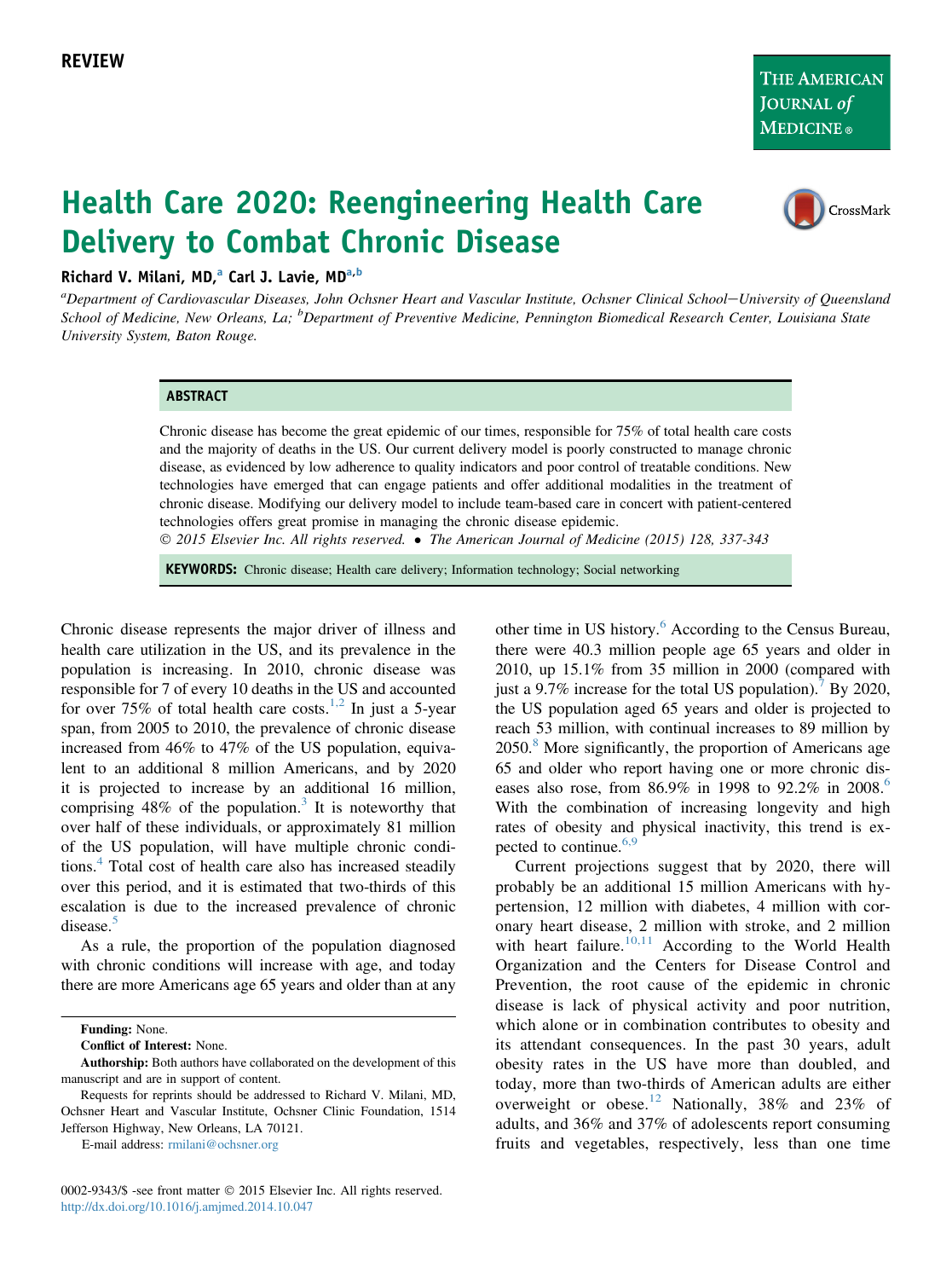daily.<sup>[13](#page-5-0)</sup> These risk factors coupled with tobacco use and excess alcohol consumption represent the major lifestyle factors leading to the pandemic of chronic disease in the US and globally. $^{14}$  $^{14}$  $^{14}$ 

## TREATMENT OPTIONS IN CHRONIC DISEASE

Although chronic disease represents the leading cause of death in the US, 40% of all premature death is due to behaviors amenable to change. Maximizing disease outcomes will therefore require the necessary time and expertise needed for a careful assessment and modification of lifestyle factors. $15$  In the primary care setting, the median length of a physician visit is <15 minutes, during which a median of 6 topics will be covered, leaving little if any time to formally assess and address the root causes of many chronic diseases, including poor nutrition and physical inac-tivity.<sup>[16,17](#page-5-0)</sup> A survey conducted in 2006 revealed, for example, that

only 65% of obese patients were provided advice to lose weight by their physicians, and recommendations for physical activity also are rarely addressed.<sup>[18](#page-5-0)</sup> However, when lifestyle modification advice is provided, patient adherence rates regarding weight loss, smoking cessation, or dietary changes are remarkably low, and health care professionals have identified a lack of knowledge, skills, and practical tools as major barriers to successful inter-vention.<sup>[19](#page-5-0)</sup> Higher success rates for lifestyle modification have been achieved, however, through group programs utilizing nonphysician personnel such as cardiac rehabilitation and exercise training. A contributing factor in the success of these programs is related to the impact of the group dynamic and social support created when patients are exposed to other individuals with the same condition at various stages of lifestyle change.<sup>[20,21](#page-5-0)</sup> Although these formal structured programs have proven successful in effecting lifestyle change and result in significant improvements in excess weight, smoking cessation, exercise capacity, blood pressure, insulin sensitivity, and lipids, they are unfortunately limited to a small number of patients who present following a cardiac event.

Because assessment and treatment of lifestyle behaviors for chronic disease are infrequent, and when provided, poorly adhered to, physicians are often limited to the sole therapeutic option of medication in order to treat the secondary conditions created from poor lifestyle such as hypertension or diabetes. Although medication is clearly a proven and much needed therapeutic in the management of many chronic diseases, an unfortunate consequence of its overreliance is that medication-related events have now become a major health concern, particularly among the elderly where chronic disease is most prevalent. On average, individuals aged 65-69 years take 14 prescriptions per year (80-84 years take 18 prescriptions

# CLINICAL SIGNIFICANCE

- Chronic disease is responsible for 75% of total health care costs and the majority of deaths in the US.
- Existing delivery models are poorly constructed to manage chronic disease, as evidenced by low adherence to quality and control indicators.
- New technologies have emerged that can engage patients and offer additional modalities in treating chronic disease.
- Modifying health care delivery to include team-based care combined with patientcentered technologies offers great promise.

per year), and medication-related problems are now one of the top 5 causes of death in this age group. It is estimated that 28% of hospitalizations among seniors are due to adverse drug reactions, and 32,000 seniors suffer hip fractures each year due to falls caused by medicationrelated problems. $22,23$  These issues would be best addressed by additionally providing nonpharmacologic alternatives, and the use of emerging technologies recently has demonstrated poten-tial in this regard.<sup>[19](#page-5-0)</sup>

Health-focused mobile application software (apps) and wearable devices (wearables) designed for increasing exercise, nutrition education and counseling, smoking cessation, and

weight loss programs have demonstrated positive results in effecting lifestyle change in patients presenting with chronic disease. $24-26$  Apps and wearables have the opportunity to provide appropriate-level, tailored education, patient-friendly data visualization tools, exciting gamification strategies, regular feedback with prompts, and other impactful tactics to positively create healthy behaviors. Many apps also encourage patients to engage in social networks where patients have the option of interacting with other individuals seeking similar behavioral change; these social interactions are not trivial, and have been shown to be important in maintaining motivation, a key component of successful behavior change. $27-29$ Apps and wearables have now been successfully implemented in secondary prevention as a virtual form of cardiac rehabilitation and exercise training programs, and have demonstrated promising results.<sup>[30](#page-5-0)</sup> Utilization of these technologies has been shown to better engage patients in the care process, leading to improved satisfaction with the health care system, and converts the patient from a passive recipient to an active partner on the health care team. $31$  This is in keeping with the Office of the National Coordinator's 2020 vision for health information technology: the power of each individual is developed and unleashed to be active in managing their health and partnering in their health care, enabled by information and technology.<sup>[32](#page-5-0)</sup> The opportunities afforded by apps and wearables will significantly expand the physician armamentarium, and provide a cost-effective,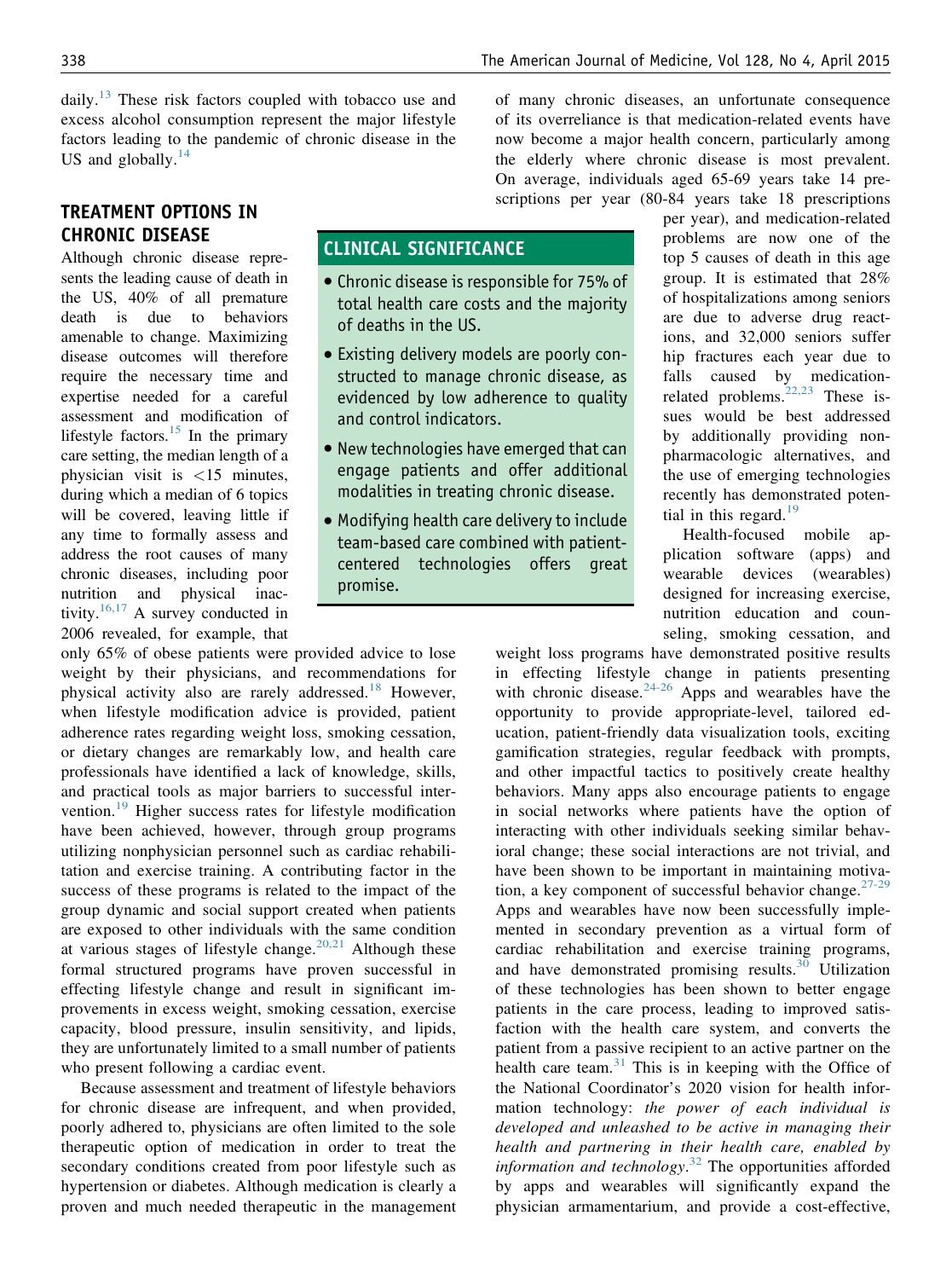nonpharmacologic strategy that can create positive behavior change.

# CHRONIC DISEASE OUTCOMES AND PRIMARY CARE SERVICES

Physician adherence to the current evidence base in the management of chronic disease is poor, and patients diagnosed with a chronic disease typically receive only half of the recommended process of care.<sup>[33,34](#page-5-0)</sup> In the case of the 2 most common chronic diseases impacting the population, fewer than 1 in 3 patients with hypertension and hypercholesterolemia attain control of both disorders. $34$  These gaps in care have been shown subsequently to lead to higher clinical events and added health care costs. The causes for this deficiency in care are multifactorial, but are primarily due to 4 factors: physician time demands, rapidly expanding medical database, therapeutic inertia, and lack of supporting infrastructure.

The current US model for delivery of chronic disease care typically rests on the back of the primary care physician, whose time for face-to-face patient care has become progressively constrained; it is estimated that direct patient care accounts for only 55% of the average workday.<sup>[16,35](#page-5-0)</sup> Studies evaluating the time necessary to achieve the recommendations of national practice guidelines for just 10 chronic diseases estimate that this alone would require 10.6 hours a day, more time than primary care physicians have available for patient care overall.<sup>[36](#page-5-0)</sup> Compounding these data are the expected shortage of primary care physicians in the US; by 2025 it is estimated that an additional 52,000 primary care physicians will be needed to care for the growing and aging population, yet there is little evidence to suggest that these needs will be met. $37$ 

The second factor compromising chronic disease care is the rapidly evolving medical database, which has grown logarithmically in the last 4 decades. In the mid-1960s, there were approximately 100,000 peer-reviewed articles published in the medical literature per year. By 2012, there were 28,100 active scholarly peer-reviewed journals collectively publishing about 1.8-1.9 million articles a year. $38,39$  Further confounding the widening breadth of medical information is that a significant percentage of published studies contradict current medical practice, or what has been labeled a *medical reversal*.<sup>[40](#page-5-0)</sup> The ability, therefore, to keep up with the current and accepted evidence base across the broad range of medical conditions comprising chronic disease is clearly a major challenge for any busy practicing clinician.

The third factor influencing poor chronic disease care is due to what has been labeled therapeutic inertia, which occurs when a provider fails to increase or modify therapy when treatment goals are unmet. $41$  In uncontrolled hypertension, the prevalence of therapeutic inertia has been reported to be as high as 86.9% of visits when the blood pressure was  $\geq$ 140/90 mm Hg.<sup>[42](#page-5-0)</sup> Failure to intensify therapy in patients with abnormal blood glucose, blood lipids, or blood pressure technically fits the definition of a medical error as defined by the Institute of Medicine, and contributes to the widespread failure to achieve evidence-based goals. The causes of therapeutic inertia are multiple, and involve the clinician, the patient, and the health care system (Table 1).

The fourth and final factor is the care model supporting the patient and physician, including the reactive and episodic nature of care delivery.[43](#page-5-0) Studies covering a variety of medical conditions consistently show that providing the primary care physician with a team-based infrastructure of specialized, nonphysician caregivers whose role is to provide a continuous framework of monitoring and management, improves adherence to quality measures and yields superior outcomes, cost, and patient satisfaction.<sup>[44](#page-5-0)</sup> Moreover, nonphysician caregivers following evidence-based guidelines are less likely to be impeded by therapeutic inertia.[35,45,46](#page-5-0) Management of warfarin is an excellent case in point. When compared

| iable 1<br>- Factors Leading to Therapeutic Inertia                        |                                                                                                                                                                 |                                                          |
|----------------------------------------------------------------------------|-----------------------------------------------------------------------------------------------------------------------------------------------------------------|----------------------------------------------------------|
| Clinician                                                                  | Patient                                                                                                                                                         | Health System                                            |
| Failure to initiate treatment                                              | Medication side effects                                                                                                                                         | Lack of clinical guideline                               |
| Failure to titrate to goal                                                 | Too many medications                                                                                                                                            | Lack of care coordination                                |
| Failure to set clear goals                                                 | Cost of medications                                                                                                                                             | No visit planning                                        |
| Underestimation of patient need                                            | Denial of disease                                                                                                                                               | Lack of decision support                                 |
| Failure to identify and manage comorbid<br>conditions (such as depression) | Denial of disease severity                                                                                                                                      | Poor communication between<br>physician and office staff |
| Insufficient time                                                          | Forgetfulness                                                                                                                                                   | No disease registry                                      |
| Insufficient focus or emphasis<br>on goal attainment                       | Perception of low susceptibility                                                                                                                                | No active outreach                                       |
| Reactive rather than proactive                                             | Absence of disease symptoms<br>Poor communication with physician<br>Mistrust of clinician<br>Depression, mental illness, substance abuse<br>Low health literacy | Perverse incentives                                      |

# $T$  Factors Leading to Therapeutic Inertial to Therapeutic Inertial to Therapeutic Inertial to Therapeutic Inertial to Therapeutic Inertial to Therapeutic Inertial to Therapeutic Inertial to Therapeutic Inertial to Therap

Adapted from: Milani RV, Lavie CJ. Lipid control in the modern era: an orphan's tale of rags to riches. J Am Coll Cardiol. 2013;62:2185-2187.<sup>[41](#page-5-0)</sup>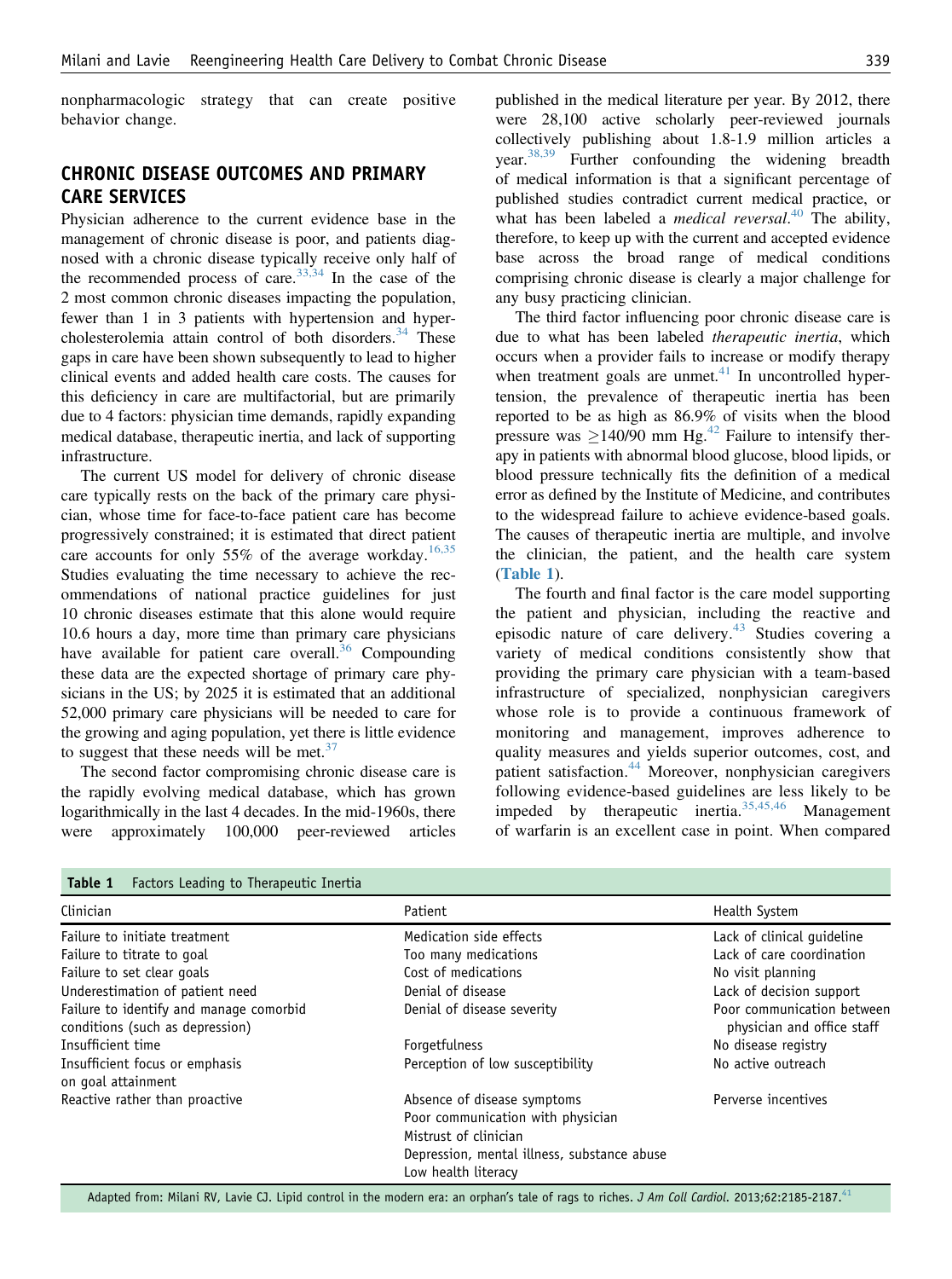with physician-management, pharmacist-directed care resulted in the highest attainment of quality indicators and patient satisfaction while yielding the lowest adverse clinical events and  $cost^{47}$  $cost^{47}$  $cost^{47}$  Similarly, management of hypertension, chronic obstructive lung disease, diabetes, and heart failure also have demonstrated superior process measures and clinical outcomes when supplementing the primary care physician with a supporting infrastructure of specialized, nonphysician caregivers working in a focused factory model of care delivery.<sup>[45,48,49](#page-5-0)</sup>

### SOCIAL NETWORKS

The importance of social network influences on behavior is now well established, having demonstrated considerable impact on smoking, diet, exercise, depression, medication adherence, and obesity.<sup>[50,51](#page-5-0)</sup> Decisions to quit smoking, begin an exercise program, and other health-related behaviors are not made completely by isolated persons, but rather, reflect choices made by groups connected to each other. $50$ This influence can be extensive, often reaching up to 3 degrees of separation. The fact that patients are embedded within social networks suggests that both good and bad behaviors could spread over a range of social ties, and that network involvement in health improvement or disease management could lead to positive and sustainable effects over time.<sup>[51](#page-5-0)</sup> A recent study in patients with either chronic heart disease or diabetes revealed that higher levels of social network involvement was linked to the maintenance of healthy behaviors over time, leading to reductions in hospitalizations and total cost of care.<sup>[52](#page-5-0)</sup> Social networks appear adaptable and responsive to levels of health need, thus, harnessing and sustaining the capacity of these networks offers promise as a cost-effective way of supporting behavior change and long-term chronic disease manage-ment.<sup>[52,53](#page-5-0)</sup> Use of electronic communications and diseasecentric social networks permit large-scale unobtrusive measures of network activity along with behavior change information that can accelerate improvement in health behaviors and disease management.<sup>[53](#page-5-0)</sup> Recent innovations such as patient portals offer health care providers a new avenue of accessing large groups of patients and favorably influencing health behaviors.<sup>[54](#page-6-0)</sup> Successful disease management strategies may utilize the potential of social networks in creating sustainable and cost-effective solutions for patients with chronic disease.

### INFRASTRUCTURE REQUIREMENTS GOING FORWARD

As health care moves from a volume-to-value strategy, the need to collect and manage data will increase continually, and with it, the necessity to provide analysis, data visualization tools, and education/training surrounding the use of new technologies and the data they generate. Health care systems that develop both discipline and efficiency in data analytics and reporting (as well as the ability to train its staff in the capabilities of these ever-evolving systems) will best manage both sides of the value equation. Real-time, metricdriven process improvement utilizing outcome measures will facilitate a continuously learning health care system (Table 2). Decision support software and knowledge management tools incorporated as key components of the delivery system can ensure that decisions are informed by the best evidence.<sup>[55](#page-6-0)</sup> Payments should reward desired care outcomes with incentives to provide the best care at lower cost.[44,55,56](#page-5-0) Physicians will willingly utilize nonphysician support services as long as such services deliver superior outcomes in an efficient, patient-focused, cost-effective manner.<sup>[47](#page-5-0)</sup>

Changing the current delivery model by incorporating a generalized care-team supporting the primary care physician (medical home model) unfortunately has demonstrated limited improvements in quality and overall outcomes.<sup>[57](#page-6-0)</sup> More successful approaches have utilized specialized integrated practice units (IPUs), each employing nonphysician personnel who are dedicated to a specific disease condition for the full cycle of care.<sup>56,58</sup> Members of the care team may include pharmacists, advanced practice clinicians, nurses, health educators, dieticians, social workers, counselors, and therapists, all organized around the patient's medical condition. In this model, patients can be connected more frequently and effectively to the health delivery system utilizing apps as well as home-based and wearable devices, and communication can be consistent and at regular intervals between the care team and the patient ([Figure](#page-4-0)).<sup>[45,48,59](#page-5-0)</sup> IPUs will have the capacity to care for the spectrum of patients within a disease category, but may concentrate greater efforts in high-risk patients who often consume the highest percentage of health care resources. Patients can achieve a higher level of engagement in the care process via enhanced education, real-time feedback via wearable and home-based devices, and enriched communication with both the care team and other patients via social networks, thus achieving a higher level of satisfaction with the health care system. This

| Characteristics of a Continuously Learning Health Care<br>Table 2<br>System |  |  |
|-----------------------------------------------------------------------------|--|--|
| Science and Informatics                                                     |  |  |
| Real-time access to knowledge                                               |  |  |
| Digital capture of the care experience                                      |  |  |
| Patient-clinician relationships                                             |  |  |
| Engaged, empowered patients                                                 |  |  |
| Incentives                                                                  |  |  |
| Incentives aligned for value                                                |  |  |
| Full transparency                                                           |  |  |
| Culture                                                                     |  |  |
| Leadership-instilled culture of learning                                    |  |  |
| Supportive system competencies                                              |  |  |
|                                                                             |  |  |

Adapted from: Smith MD, Institute of Medicine (US). Committee on the Learning Health Care System in America. Best Care at Lower Cost: The Path to Continuously Learning Health Care in America. Washington, DC: National Academies Press; 2013.<sup>5</sup>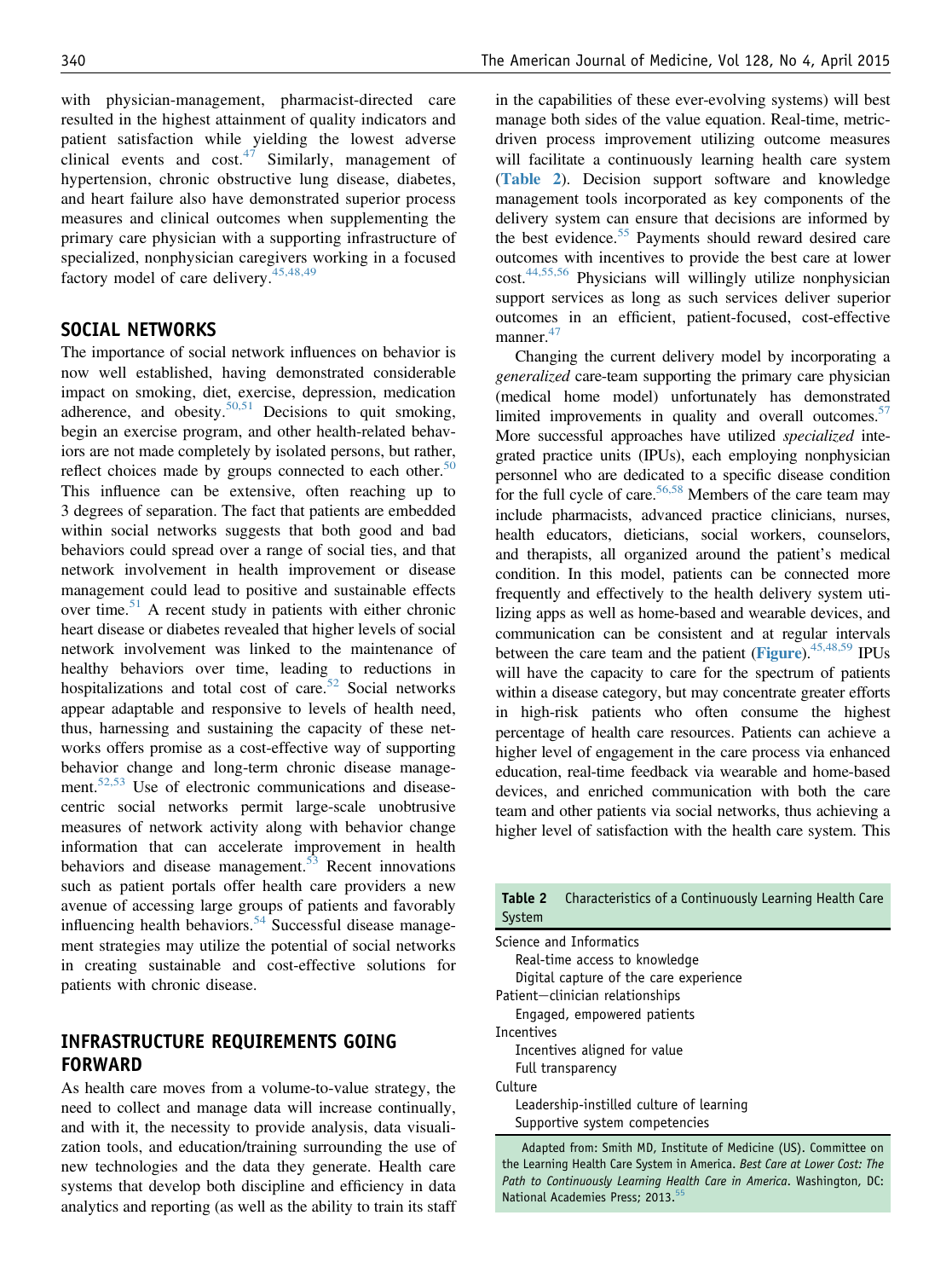<span id="page-4-0"></span>

new delivery model is in keeping with current patient expectations; results of a recently released global study of health care suggest that individuals worldwide want to see their biological makeup and individual behaviors used to make receiving care more effective and efficient. $60$  Systems and just-in-time communication will be capable of delivering customized care efficiently across broad populations with chronic disease cost-effectively when delivery systems are compensated using value-based payment models. Moreover, broadening the care team will reduce waste and improve primary care access and capacity at a time when the primary care workforce is diminishing.

### **CONCLUSION**

Throughout history, the health care system has reengineered itself continually to meet the medical needs of the time. Isolation wards were created in the late  $19<sup>th</sup>$  and early  $20<sup>th</sup>$ centuries to meet the crisis in infectious disease, particularly during the typhoid and influenza epidemics, and mobile army surgical hospitals were crafted in 1945 to better manage surgical emergencies during war. Today, health care must reengineer its care delivery model to manage the chief medical crisis of the  $21<sup>st</sup>$  century, chronic disease. The capacity of the stand-alone physician to produce highquality, evidenced-based care, yielding meaningful and lasting change in lifestyle behaviors, has proven elusive. A new model of team-based care organized as an IPU will have the ability to deliver comprehensive consistent treatment and advice using a focused-factory approach. The IPU will employ the latest in technology innovation, thus better engaging patients, in addition to providing high-quality, consistent, personalized care delivery, and accelerate consequential lifestyle change.

### References

- 1. [Heron M. Deaths: leading causes for 2010.](http://refhub.elsevier.com/S0002-9343(14)01035-3/sref1) Natl Vital Stat Rep. [2013;62\(6\):1-97.](http://refhub.elsevier.com/S0002-9343(14)01035-3/sref1)
- 2. [Moses H 3rd, Matheson DH, Dorsey ER, George BP, Sadoff D,](http://refhub.elsevier.com/S0002-9343(14)01035-3/sref2) [Yoshimura S. The anatomy of health care in the United States.](http://refhub.elsevier.com/S0002-9343(14)01035-3/sref2) JAMA. [2013;310\(18\):1947-1963.](http://refhub.elsevier.com/S0002-9343(14)01035-3/sref2)
- 3. Wu S, Green A. [Projection of Chronic Illness Prevalence and Cost](http://refhub.elsevier.com/S0002-9343(14)01035-3/sref3) Inflation[. Santa Monica, CA: RAND Corporation; 2000.](http://refhub.elsevier.com/S0002-9343(14)01035-3/sref3)
- 4. [Bodenheimer T, Chen E, Bennett HD. Confronting the growing burden](http://refhub.elsevier.com/S0002-9343(14)01035-3/sref4) [of chronic disease: can the U.S. health care workforce do the job?](http://refhub.elsevier.com/S0002-9343(14)01035-3/sref4) [Health Aff \(Millwood\)](http://refhub.elsevier.com/S0002-9343(14)01035-3/sref4). 2009;28(1):64-74.
- 5. [Thorpe KE. The rise in health care spending and what to do about it.](http://refhub.elsevier.com/S0002-9343(14)01035-3/sref5) Health Aff (Millwood)[. 2005;24\(6\):1436-1445](http://refhub.elsevier.com/S0002-9343(14)01035-3/sref5).
- 6. [Dall TM, Gallo PD, Chakrabarti R, West T, Semilla AP, Storm MV.](http://refhub.elsevier.com/S0002-9343(14)01035-3/sref6) [An aging population and growing disease burden will require a large](http://refhub.elsevier.com/S0002-9343(14)01035-3/sref6) [and specialized health care workforce by 2025.](http://refhub.elsevier.com/S0002-9343(14)01035-3/sref6) Health Aff (Millwood). [2013;32\(11\):2013-2020.](http://refhub.elsevier.com/S0002-9343(14)01035-3/sref6)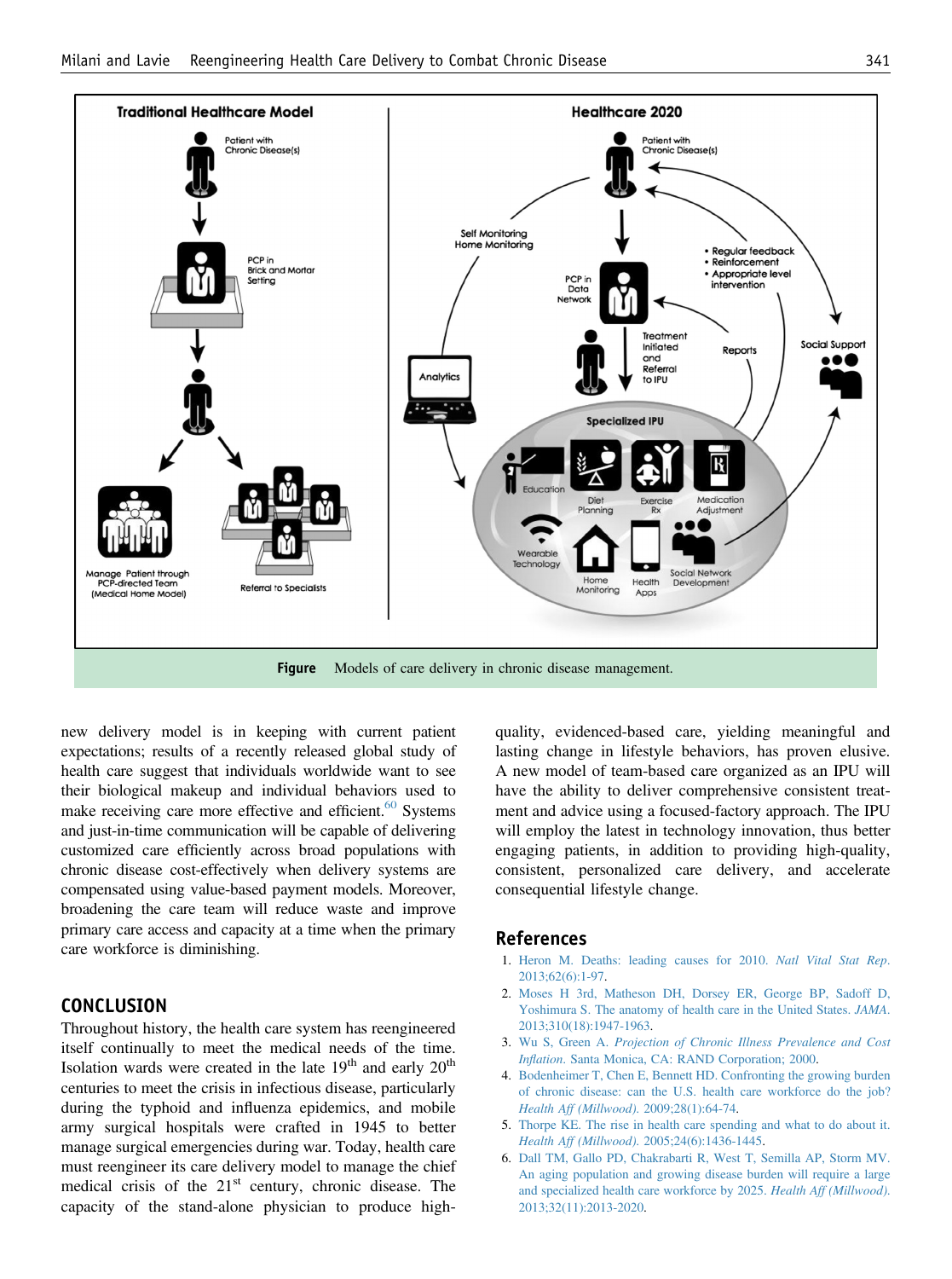- <span id="page-5-0"></span>7. [Schiller JS, Lucas JW, Ward BW, Peregoy JA. Summary health sta](http://refhub.elsevier.com/S0002-9343(14)01035-3/sref7)[tistics for U.S. adults: National Health Interview Survey, 2010.](http://refhub.elsevier.com/S0002-9343(14)01035-3/sref7) Vital Health Stat[. 2012;10\(252\):1-207.](http://refhub.elsevier.com/S0002-9343(14)01035-3/sref7)
- 8. Christ G, Diwan S. Chronic illness and aging. Available at: [http://](http://www.cswe.org/File.aspx?id=25462) [www.cswe.org/File.aspx?id](http://www.cswe.org/File.aspx?id=25462)=[25462.](http://www.cswe.org/File.aspx?id=25462) Accessed September 19, 2014.
- 9. [Hung WW, Ross JS, Boockvar KS, Siu AL. Recent trends in chronic](http://refhub.elsevier.com/S0002-9343(14)01035-3/sref8) [disease, impairment and disability among older adults in the United](http://refhub.elsevier.com/S0002-9343(14)01035-3/sref8) States. **[BMC Geriatr](http://refhub.elsevier.com/S0002-9343(14)01035-3/sref8).** 2011;11:47.
- 10. [Heidenreich PA, Trogdon JG, Khavjou OA, et al. Forecasting the](http://refhub.elsevier.com/S0002-9343(14)01035-3/sref9) [future of cardiovascular disease in the United States: a policy statement](http://refhub.elsevier.com/S0002-9343(14)01035-3/sref9) [from the American Heart Association.](http://refhub.elsevier.com/S0002-9343(14)01035-3/sref9) Circulation. 2011;123(8): [933-944.](http://refhub.elsevier.com/S0002-9343(14)01035-3/sref9)
- 11. [Boyle JP, Thompson TJ, Gregg EW, Barker LE, Williamson DF.](http://refhub.elsevier.com/S0002-9343(14)01035-3/sref10) [Projection of the year 2050 burden of diabetes in the US adult popu](http://refhub.elsevier.com/S0002-9343(14)01035-3/sref10)[lation: dynamic modeling of incidence, mortality, and prediabetes](http://refhub.elsevier.com/S0002-9343(14)01035-3/sref10) prevalence. [Popul Health Metr](http://refhub.elsevier.com/S0002-9343(14)01035-3/sref10). 2010;8:29.
- 12. [Fryar CD, Carroll MD, Ogden CL. Prevalence of overweight, obesity,](http://refhub.elsevier.com/S0002-9343(14)01035-3/sref11) [and extreme obesity among adults: United States, trends 1960-1962](http://refhub.elsevier.com/S0002-9343(14)01035-3/sref11) [through 2009-2010.](http://refhub.elsevier.com/S0002-9343(14)01035-3/sref11) NCHS Data Brief 2012;(103):1-8.
- 13. [McGuire S. State indicator report on fruits and vegetables, 2013,](http://refhub.elsevier.com/S0002-9343(14)01035-3/sref12) [Centers for Disease Control and Prevention, Atlanta, GA.](http://refhub.elsevier.com/S0002-9343(14)01035-3/sref12) Adv Nutr. [2013;4\(6\):665-666.](http://refhub.elsevier.com/S0002-9343(14)01035-3/sref12)
- 14. [Danaei G, Ding EL, Mozaffarian D, et al. The preventable causes](http://refhub.elsevier.com/S0002-9343(14)01035-3/sref13) [of death in the United States: comparative risk assessment of di](http://refhub.elsevier.com/S0002-9343(14)01035-3/sref13)[etary, lifestyle, and metabolic risk factors.](http://refhub.elsevier.com/S0002-9343(14)01035-3/sref13) PLoS Med. 2009;6(4): [e1000058](http://refhub.elsevier.com/S0002-9343(14)01035-3/sref13).
- 15. [Schroeder SA. Shattuck lecture. We can do better](http://refhub.elsevier.com/S0002-9343(14)01035-3/sref14)—improving the [health of the American people.](http://refhub.elsevier.com/S0002-9343(14)01035-3/sref14) N Engl J Med. 2007;357(12): [1221-1228](http://refhub.elsevier.com/S0002-9343(14)01035-3/sref14).
- 16. [Gottschalk A, Flocke SA. Time spent in face-to-face patient care and](http://refhub.elsevier.com/S0002-9343(14)01035-3/sref15) [work outside the examination room.](http://refhub.elsevier.com/S0002-9343(14)01035-3/sref15) Ann Fam Med. 2005;3(6): [488-493.](http://refhub.elsevier.com/S0002-9343(14)01035-3/sref15)
- 17. [Tai-Seale M, McGuire TG, Zhang W. Time allocation in primary care](http://refhub.elsevier.com/S0002-9343(14)01035-3/sref16) office visits. Health Serv Res[. 2007;42\(5\):1871-1894](http://refhub.elsevier.com/S0002-9343(14)01035-3/sref16).
- 18. [Thande NK, Hurstak EE, Sciacca RE, Giardina EG. Management of](http://refhub.elsevier.com/S0002-9343(14)01035-3/sref17) [obesity: a challenge for medical training and practice.](http://refhub.elsevier.com/S0002-9343(14)01035-3/sref17) Obesity. [2009;17\(1\):107-113.](http://refhub.elsevier.com/S0002-9343(14)01035-3/sref17)
- 19. [Rao G, Burke LE, Spring BJ, et al. New and emerging weight man](http://refhub.elsevier.com/S0002-9343(14)01035-3/sref18)[agement strategies for busy ambulatory settings: a scienti](http://refhub.elsevier.com/S0002-9343(14)01035-3/sref18)fic statement [from the American Heart Association endorsed by the Society of](http://refhub.elsevier.com/S0002-9343(14)01035-3/sref18) Behavioral Medicine. Circulation[. 2011;124\(10\):1182-1203](http://refhub.elsevier.com/S0002-9343(14)01035-3/sref18).
- 20. [Milani RV, Lavie CJ. Impact of cardiac rehabilitation on depression](http://refhub.elsevier.com/S0002-9343(14)01035-3/sref19) [and its associated mortality.](http://refhub.elsevier.com/S0002-9343(14)01035-3/sref19) Am J Med. 2007;120(9):799-806.
- 21. [House JS, Landis KR, Umberson D. Social relationships and health.](http://refhub.elsevier.com/S0002-9343(14)01035-3/sref20) Science[. 1988;241\(4865\):540-545](http://refhub.elsevier.com/S0002-9343(14)01035-3/sref20).
- 22. American Society of Consultant Pharmacists (ASCP). ASCP fact sheet. Available at: <http://www.ascp.com/articles/about-ascp/ascp-fact-sheet>. Accessed January 2014.
- 23. Lucado J, Paez K, Elixhauser A. [Medication-related Adverse Outcomes](http://refhub.elsevier.com/S0002-9343(14)01035-3/sref21) [in U.S. Hospitals and Emergency Departments, 2008](http://refhub.elsevier.com/S0002-9343(14)01035-3/sref21). HCUP Statistical [Brief #109. Rockville, MD: Agency for Healthcare Research and](http://refhub.elsevier.com/S0002-9343(14)01035-3/sref21) [Quality; 2011](http://refhub.elsevier.com/S0002-9343(14)01035-3/sref21).
- 24. [Spring B, Duncan JM, Janke EA, et al. Integrating technology into](http://refhub.elsevier.com/S0002-9343(14)01035-3/sref22) [standard weight loss treatment: a randomized controlled trial.](http://refhub.elsevier.com/S0002-9343(14)01035-3/sref22) JAMA Intern Med[. 2013;173\(2\):105-111](http://refhub.elsevier.com/S0002-9343(14)01035-3/sref22).
- 25. [Connelly J, Kirk A, Masthoff J, MacRury S. The use of technology to](http://refhub.elsevier.com/S0002-9343(14)01035-3/sref23) [promote physical activity in Type 2 diabetes management: a systematic](http://refhub.elsevier.com/S0002-9343(14)01035-3/sref23) review. Diabet Med[. 2013;30\(12\):1420-1432](http://refhub.elsevier.com/S0002-9343(14)01035-3/sref23).
- 26. [Fry JP, Neff RA. Periodic prompts and reminders in health promotion](http://refhub.elsevier.com/S0002-9343(14)01035-3/sref24) [and health behavior interventions: systematic review.](http://refhub.elsevier.com/S0002-9343(14)01035-3/sref24) J Med Internet Res[. 2009;11\(2\):e16.](http://refhub.elsevier.com/S0002-9343(14)01035-3/sref24)
- 27. [Deci EL, Ryan RM. The](http://refhub.elsevier.com/S0002-9343(14)01035-3/sref25) "what" and "why" of goal pursuits: human [needs and the self-determination of behavior.](http://refhub.elsevier.com/S0002-9343(14)01035-3/sref25) Psychol Inq. 2000;11(4): [227-268.](http://refhub.elsevier.com/S0002-9343(14)01035-3/sref25)
- 28. [Lefebvre RC, Bornkessel AS. Digital social networks and health.](http://refhub.elsevier.com/S0002-9343(14)01035-3/sref26) Circulation[. 2013;127\(17\):1829-1836.](http://refhub.elsevier.com/S0002-9343(14)01035-3/sref26)
- 29. [Ba S, Wang L. Digital health communities: the effect of their moti](http://refhub.elsevier.com/S0002-9343(14)01035-3/sref27)vation mechanisms. Decis Support Syst[. 2013;55\(4\):941-947](http://refhub.elsevier.com/S0002-9343(14)01035-3/sref27).
- 30. [Beatty AL, Fukuoka Y, Whooley MA. Using mobile technology for](http://refhub.elsevier.com/S0002-9343(14)01035-3/sref28) [cardiac rehabilitation: a review and framework for development and](http://refhub.elsevier.com/S0002-9343(14)01035-3/sref28) evaluation. J Am Heart Assoc[. 2013;2\(6\):e000568](http://refhub.elsevier.com/S0002-9343(14)01035-3/sref28).
- 31. [Greene J, Hibbard JH, Sacks R, Overton V. When seeing the same](http://refhub.elsevier.com/S0002-9343(14)01035-3/sref29) [physician, highly activated patients have better care experiences than](http://refhub.elsevier.com/S0002-9343(14)01035-3/sref29) less activated patients. Health Aff (Millwood)[. 2013;32\(7\):1299-1305.](http://refhub.elsevier.com/S0002-9343(14)01035-3/sref29)
- 32. Atkinson NL, Olinger L, Pan E. [Unleashing the Power of Each Indi](http://refhub.elsevier.com/S0002-9343(14)01035-3/sref30)[vidual to Manage Their Health and Partner in Their Health Care,](http://refhub.elsevier.com/S0002-9343(14)01035-3/sref30) [Enabled by Information and Technology](http://refhub.elsevier.com/S0002-9343(14)01035-3/sref30). Washington, DC: Office of [the National Coordinator for Health Information Technology; 2013.](http://refhub.elsevier.com/S0002-9343(14)01035-3/sref30)
- 33. [McGlynn EA, Asch SM, Adams J, et al. The quality of health care deliv](http://refhub.elsevier.com/S0002-9343(14)01035-3/sref31)ered to adults in the United States. N Engl J Med. 2003;348(26):2635-2645.
- 34. [Egan BM, Li J, Qanungo S, Wolfman TE. Blood pressure and](http://refhub.elsevier.com/S0002-9343(14)01035-3/sref32) [cholesterol control in hypertensive hypercholesterolemic patients: na](http://refhub.elsevier.com/S0002-9343(14)01035-3/sref32)[tional health and nutrition examination surveys 1988-2010.](http://refhub.elsevier.com/S0002-9343(14)01035-3/sref32) Circulation[. 2013;128\(1\):29-41.](http://refhub.elsevier.com/S0002-9343(14)01035-3/sref32)
- 35. [Yarnall KS, Ostbye T, Krause KM, Pollak KI, Gradison M,](http://refhub.elsevier.com/S0002-9343(14)01035-3/sref33) [Michener JL. Family physicians as team leaders:](http://refhub.elsevier.com/S0002-9343(14)01035-3/sref33) "time" to share the care. [Prev Chronic Dis](http://refhub.elsevier.com/S0002-9343(14)01035-3/sref33). 2009;6(2):A59.
- 36. [Ostbye T, Yarnall KS, Krause KM, Pollak KI, Gradison M,](http://refhub.elsevier.com/S0002-9343(14)01035-3/sref34) [Michener JL. Is there time for management of patients with chronic](http://refhub.elsevier.com/S0002-9343(14)01035-3/sref34) [diseases in primary care?](http://refhub.elsevier.com/S0002-9343(14)01035-3/sref34) Ann Fam Med. 2005;3(3):209-214.
- 37. [Petterson SM, Liaw WR, Phillips RL Jr, Rabin DL, Meyers DS,](http://refhub.elsevier.com/S0002-9343(14)01035-3/sref35) [Bazemore AW. Projecting US primary care physician workforce needs:](http://refhub.elsevier.com/S0002-9343(14)01035-3/sref35) 2010-2025. Ann Fam Med[. 2012;10\(6\):503-509.](http://refhub.elsevier.com/S0002-9343(14)01035-3/sref35)
- 38. [Druss BG, Marcus SC. Growth and decentralization of the medical](http://refhub.elsevier.com/S0002-9343(14)01035-3/sref36) [literature: implications for evidence-based medicine.](http://refhub.elsevier.com/S0002-9343(14)01035-3/sref36) J Med Libr Assoc. [2005;93\(4\):499-501.](http://refhub.elsevier.com/S0002-9343(14)01035-3/sref36)
- 39. Ware M. [The STM Report. An Overview of Scienti](http://refhub.elsevier.com/S0002-9343(14)01035-3/sref37)fic and Scholarly Journal Publishing[. The Hague, The Netherlands: International Asso](http://refhub.elsevier.com/S0002-9343(14)01035-3/sref37)ciation of Scientifi[c, Technical and Medical Publishers; 2012](http://refhub.elsevier.com/S0002-9343(14)01035-3/sref37).
- 40. [Prasad V, Cifu A, Ioannidis JP. Reversals of established medical](http://refhub.elsevier.com/S0002-9343(14)01035-3/sref38) [practices: evidence to abandon ship.](http://refhub.elsevier.com/S0002-9343(14)01035-3/sref38) JAMA. 2012;307(1):37-38.
- 41. [Milani RV, Lavie CJ. Lipid control in the modern era: an orphan](http://refhub.elsevier.com/S0002-9343(14)01035-3/sref39)'s tale of rags to riches. J Am Coll Cardiol[. 2013;62\(23\):2185-2187](http://refhub.elsevier.com/S0002-9343(14)01035-3/sref39).
- 42. [Okonofua EC, Simpson KN, Jesri A, Rehman SU, Durkalski VL,](http://refhub.elsevier.com/S0002-9343(14)01035-3/sref40) [Egan BM. Therapeutic inertia is an impediment to achieving the](http://refhub.elsevier.com/S0002-9343(14)01035-3/sref40) [Healthy People 2010 blood pressure control goals.](http://refhub.elsevier.com/S0002-9343(14)01035-3/sref40) Hypertension. [2006;47\(3\):345-351.](http://refhub.elsevier.com/S0002-9343(14)01035-3/sref40)
- 43. [Asch DA, Muller RW, Volpp KG. Automated hovering in health](http://refhub.elsevier.com/S0002-9343(14)01035-3/sref41) care—[watching over the 5000 hours.](http://refhub.elsevier.com/S0002-9343(14)01035-3/sref41) N Engl J Med. 2012;367(1):1-3.
- 44. [Thorpe KE. Team approach to care of chronic conditions is key to](http://refhub.elsevier.com/S0002-9343(14)01035-3/sref42) long-term health system fi[x. Interviewed by Lois A Bowers.](http://refhub.elsevier.com/S0002-9343(14)01035-3/sref42) Med Econ. [2013;90\(1\):58](http://refhub.elsevier.com/S0002-9343(14)01035-3/sref42).
- 45. [Margolis KL, Asche SE, Bergdall AR, et al. Effect of home blood](http://refhub.elsevier.com/S0002-9343(14)01035-3/sref43) [pressure telemonitoring and pharmacist management on blood pressure](http://refhub.elsevier.com/S0002-9343(14)01035-3/sref43) [control: a cluster randomized clinical trial.](http://refhub.elsevier.com/S0002-9343(14)01035-3/sref43) JAMA. 2013;310(1):46-56.
- 46. [Horning KK, Hoehns JD, Doucette WR. Adherence to clinical practice](http://refhub.elsevier.com/S0002-9343(14)01035-3/sref44) [guidelines for 7 chronic conditions in long-term-care patients who](http://refhub.elsevier.com/S0002-9343(14)01035-3/sref44) [received pharmacist disease management services versus traditional](http://refhub.elsevier.com/S0002-9343(14)01035-3/sref44) drug regimen review. [J Manag Care Pharm](http://refhub.elsevier.com/S0002-9343(14)01035-3/sref44). 2007;13(1):28-36.
- 47. [Saokaew S, Permsuwan U, Chaiyakunapruk N, Nathisuwan S,](http://refhub.elsevier.com/S0002-9343(14)01035-3/sref45) [Sukonthasarn A. Effectiveness of pharmacist-participated warfarin](http://refhub.elsevier.com/S0002-9343(14)01035-3/sref45) [therapy management: a systematic review and meta-analysis.](http://refhub.elsevier.com/S0002-9343(14)01035-3/sref45) J Thromb Haemost[. 2010;8\(11\):2418-2427](http://refhub.elsevier.com/S0002-9343(14)01035-3/sref45).
- 48. [Steventon A, Bardsley M, Billings J, et al. Effect of telehealth on use of](http://refhub.elsevier.com/S0002-9343(14)01035-3/sref46) secondary care and mortality: fi[ndings from the Whole System](http://refhub.elsevier.com/S0002-9343(14)01035-3/sref46) [Demonstrator cluster randomised trial.](http://refhub.elsevier.com/S0002-9343(14)01035-3/sref46) BMJ. 2012;344:e3874.
- 49. [Magid DJ, Green BB. Home blood pressure monitoring: take it to the](http://refhub.elsevier.com/S0002-9343(14)01035-3/sref47) bank. JAMA[. 2013;310\(1\):40-41](http://refhub.elsevier.com/S0002-9343(14)01035-3/sref47).
- 50. [Christakis NA, Fowler JH. The collective dynamics of smoking in a](http://refhub.elsevier.com/S0002-9343(14)01035-3/sref48) large social network. N Engl J Med[. 2008;358\(21\):2249-2258.](http://refhub.elsevier.com/S0002-9343(14)01035-3/sref48)
- 51. [Christakis NA, Fowler JH. The spread of obesity in a large social](http://refhub.elsevier.com/S0002-9343(14)01035-3/sref49) [network over 32 years.](http://refhub.elsevier.com/S0002-9343(14)01035-3/sref49) N Engl J Med. 2007;357(4):370-379.
- 52. [Reeves D, Blickem C, Vassilev I, et al. The contribution of social](http://refhub.elsevier.com/S0002-9343(14)01035-3/sref50) [networks to the health and self-management of patients with long-term](http://refhub.elsevier.com/S0002-9343(14)01035-3/sref50) [conditions: a longitudinal study.](http://refhub.elsevier.com/S0002-9343(14)01035-3/sref50) PLoS One. 2014;9(6):e98340.
- 53. [Valente TW. Network interventions.](http://refhub.elsevier.com/S0002-9343(14)01035-3/sref51) Science. 2012;337(6090):49-53.